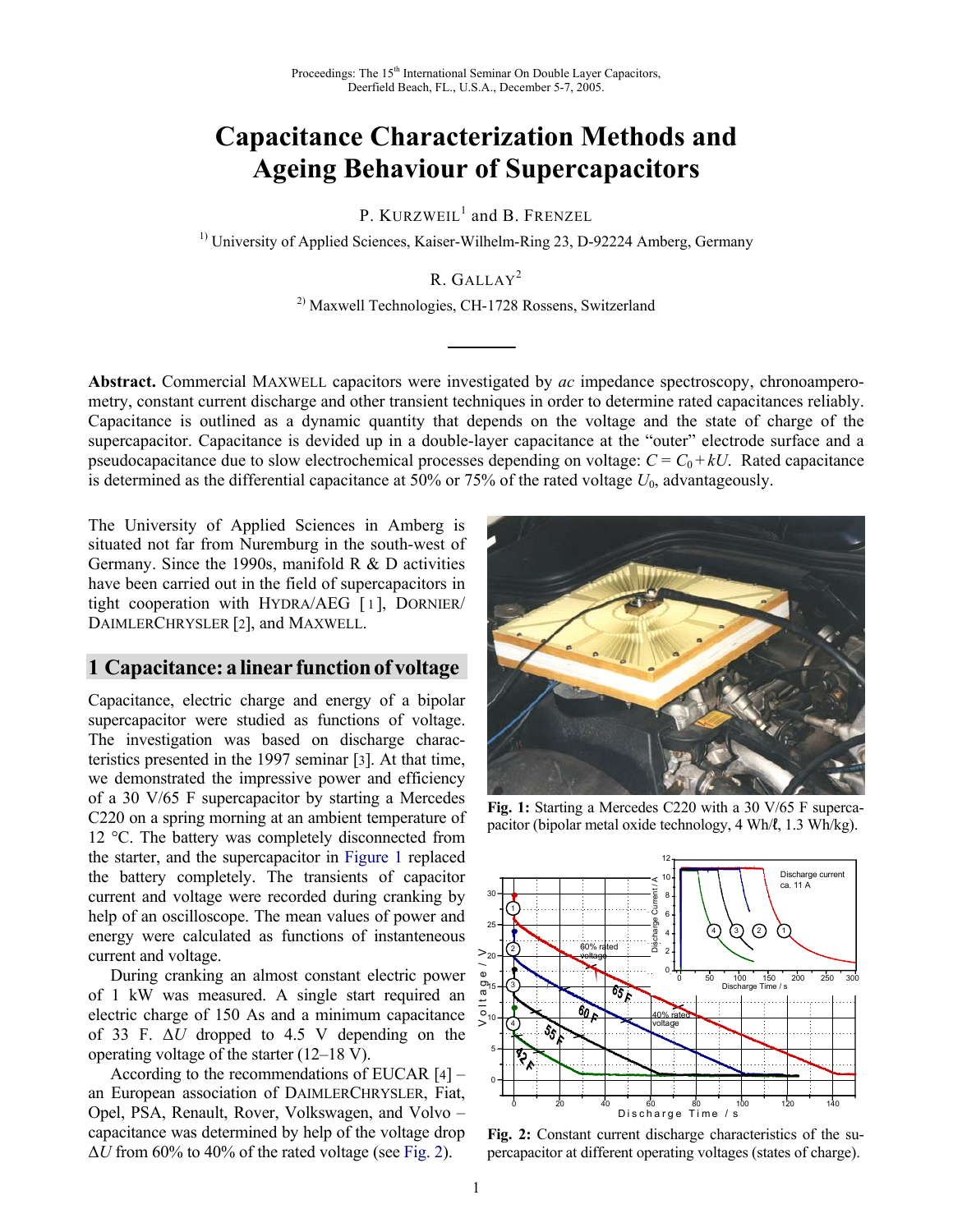For capacitance determination, EUCAR recommends a discharge current of 5 mA/F (single cell). Thus:

$$
0.005 \text{ A/F} \cdot 30 \text{ cells} \cdot 65 \text{ F} \approx 10 \text{ A}
$$

*Capacitance determined by discharge characteristics strongly depends on the discharge current and the voltage (state of charge) of the capacitor.* 

Electric charge and energy in Figure 3 were calculated by numerical integration of the total discharge characteristics with respect to time (see Figure 4).

At constant discharge currents (12, 25, 50, 100 A) electric charge depends on the applied voltage. This is consistent with the fact that the electric charge should be the product of capacitance and voltage. However, *C* depends on *U*.

$$
Q(U) = \int_{0}^{\Delta t} I(t) dt = C(U) \cdot U
$$

 The mean least squares fit curve over all the measurements at 25, 50 and 100 A shows that integral capacitance depends linearly on the applied voltage.

$$
C(U) = \frac{Q(U)}{U} = C_0 + kU \approx 60 \text{ F} + 0.14 \text{ F} \cdot U
$$

*Capacitance seems to be an approximately linear function of voltage:*  $C(U) = C_0 + k \cdot U$ , whereby  $C_0$  is *the capacitance at 0 V.* 

As we will outline in section 2.3, capacitance calculated by  $C = \Delta Q / \Delta U = I \Delta t / \Delta U$  in the given voltage window  $\Delta U = (0.6 - 0.4) \cdot U_0$  at constant current *I* strongly depends on whether the slope ∆*U*/∆*t* was determined accurately. The value of this differential capacitance may be smaller or larger than the integral capacitance of the total discharge characteristics  $C = \int I dt / \Delta U$ .

• The available energy approximately shows the expected squared dependence on voltage:  $W \approx \frac{1}{2} \cdot 60 \text{ F} \cdot \hat{U}^2$ .

Understanding *C***(***U***) as a function of voltage**, we get:

$$
I = \frac{dQ}{dt} = \frac{d(C(U)U)}{dt} = \frac{d([C_0 + kU]U)}{dt} = (C_0 + 2kU)\frac{dU}{dt}
$$
  
\n
$$
C(U) = \frac{Q}{\Delta U} = \frac{1}{\Delta U} \int_{0}^{N} (C_0 + 2kU) dU = C_0 + k \Delta U
$$
  
\n
$$
W = \int_{0}^{N} U(t) \cdot I(t) dt = \int U dQ = \int U d[C(U)U]
$$
  
\n
$$
= \int U(C_0 + 2kU) dU = \frac{1}{2} C_0 U^2 + \frac{2}{3} kU^3
$$

The notion of capacitance is well understood when it is constant in the voltage domain. In the case of a voltage linear dependency, a clear difference must be done

 between the *C*-coefficient in the relation linking the current amplitude and the voltage time variation and

■ the *C*-coefficient linking the charge and the voltage. What we are used to call the capacitance is in the constant case the *C*-coefficient which is equal for both relations. This insight is verified in the following.

**Tab. 1:** Differential capacitance of the supercpacitor in Figure 1 determined by constant current discharge at different applied volages (see Figure 2).

|                         | $\frac{I \cdot (t_2 - t_1)}{U_1 - U_2}$ (0.6  0.4 $U_0$ )<br>dt<br>$C = \frac{dQ}{dU}$<br>dU |            |     |            |       |    |  |
|-------------------------|----------------------------------------------------------------------------------------------|------------|-----|------------|-------|----|--|
| $U_1$                   |                                                                                              | $\Delta t$ |     | $\Delta U$ | dU/dt | C  |  |
| $\overline{\mathsf{V}}$ | A                                                                                            | S          | As  | V          | V/s   | F  |  |
| 12                      | 10.8                                                                                         | 9.3        | 101 | 2.4        | 0.253 | 42 |  |
| 18                      | 10.9                                                                                         | 17         | 186 | 3.4        | 0.200 | 55 |  |
| 24                      | 11.0                                                                                         | 26         | 286 | 4.7        | 0.182 | 60 |  |
| 30                      | 11.0                                                                                         | 35         | 387 | 5.9        | 0.169 | 65 |  |



**Fig. 3:** Integral capacitance, electric charge and available energy of a 30 V/65 F supercapacitor at different discharge currents and voltages. Data from integration method.



**Fig. 4:** Discharge characteristics at different voltages and currents, which lead to the results in Figure 3.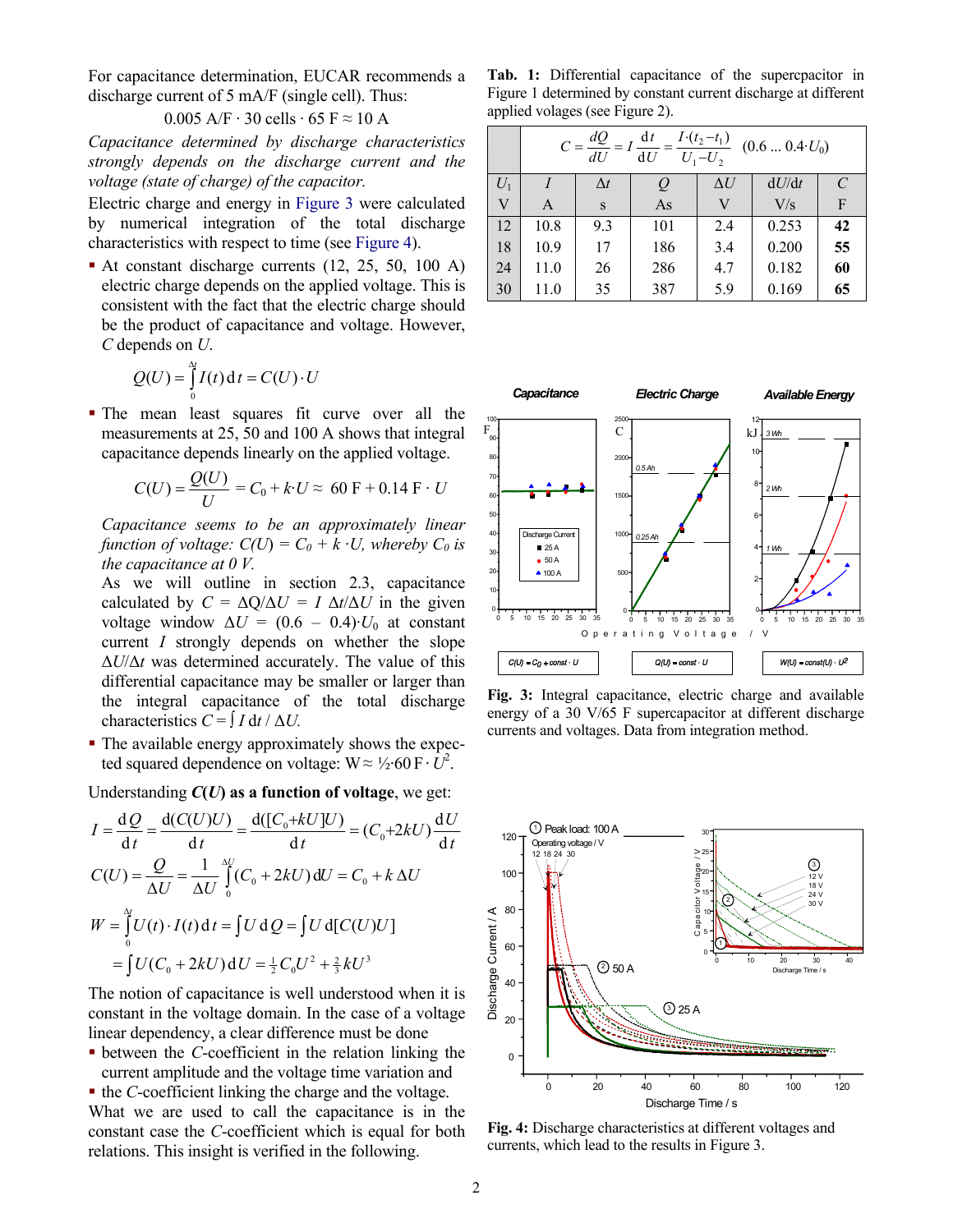## **2 How capacitance depends on voltage and state-of-charge**

#### **2.1 Which rated capacitance is correct?**

This section deals with feasible methods for industrial quality assurance during the fabrication of supercapacitors. As capacitance depends on voltage – see section  $1 - it$  does not astonish that diverse transient techniques yield different results (Figure 5).

- *ac* impedance spectroscopy and cyclic voltammetry provide differential capacitances which depend on voltage. The integral average value – or the differential capacitance at one half of the rated voltage – we consider to be one of the most accurate and reliable value that can be given for the rated capacitance of a commercial supercapacitor.
- The simple method decribed in IEC 40/1378 [8], by which the linear drop of the rated voltage from 80% to 40% is evaluated, provides the highest capacitance values of all methods.

The molecules at the electrochemical interface between electrode and electrolyte show a nonlinear response to the electric field. Capacitive and Faradaic charges coexist. This charge, divided by the potential range from which it is transferred, constitutes a *pseudocapacitanc*e since it is not associated with a purely capacitive phenomenon.Transient techniques, which generate fast voltage changes, reflect the fast charge/discharge processes with "frozen" diffusion at the outer electrode surface. At slow voltage changes the slow electrode reactions in the inner electrode surface (strongly depending on voltage) additionally contribute to the measured capacitance values (see Figure 6 and the followig sections).



**Fig. 5:** Capacitance of Maxwell capacitors (BCAP0350) determined by different measuring techniques, which cause a different state-of-charge of the capacitor.

**Fig. 6:** Model for the capacitance of a supercapacitor due to the double-layer  $C_0$  and faradic reactions  $C(U)$ .



3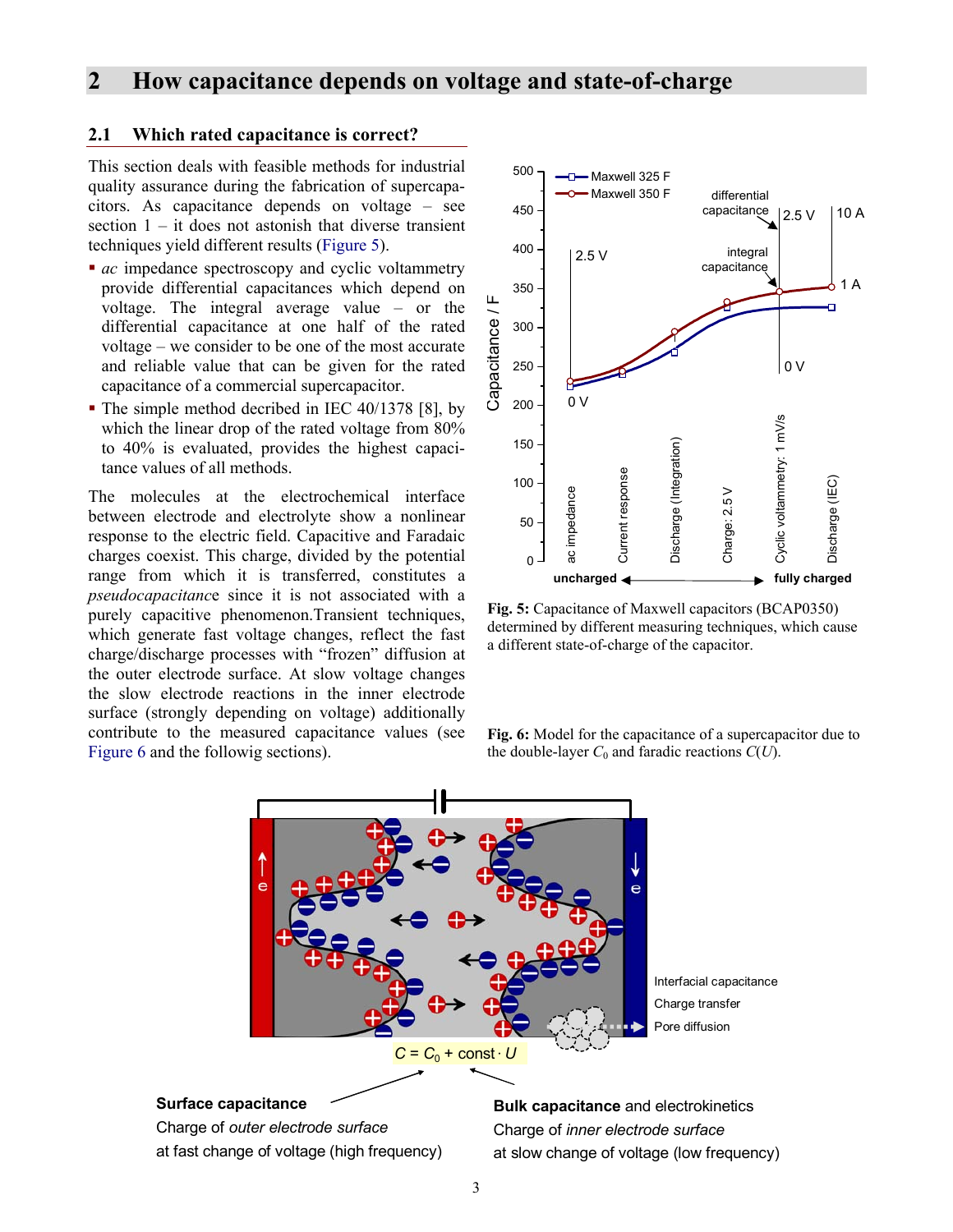#### **2.2 Capacitance: a mirror of electrokinetics**

In Fig. 7/8 the frequency response of capacitance of a Panasonic "GoldCap" [5] and a Maxwell "BCAP0350" are shown at different *dc* voltages applied by a potentiostat. Both capacitors show qualitatively the same dependence on voltage, although the electrolytes are based on propylene carbonate and acetonitrile, respectively. The electrodes consist of active carbon in both cases, but the preparation method is different.

 The capacitance values found both by impedance spectroscopy and by integration of the discharge characteristics are in good agreement.

The frequency response of differential capacitance reflects the different time domains of fast surface charging and slow faradic reactions in the "inner" surface of the porous electrodes [7, 10]. Capacitance at high frequencies – caused by the dielectric properties of the electrode/electrolyte interface – does not depend on voltage. But capacitance at low frequencies is determined by the overvoltage of the kinetically inhibited charge transfer and mass transport processes.

We define **rated capacitance**  $C_n$  at 75% of the rated *dc* voltage  $U_0$  (for *ac* impedance, Fig. 7) or 50%· $U_0$ (transient techniques, Fig. 10), respectively.



**Fig. 7:** Frequency response of capacitance of a PANASONIC 10 F/2.5 V-supercapacitor at different voltages.



**Fig. 8:** Frequency response of differential capacitance of a Maxwell BCAP0350 capacitor (left: data from [12], right: [13]).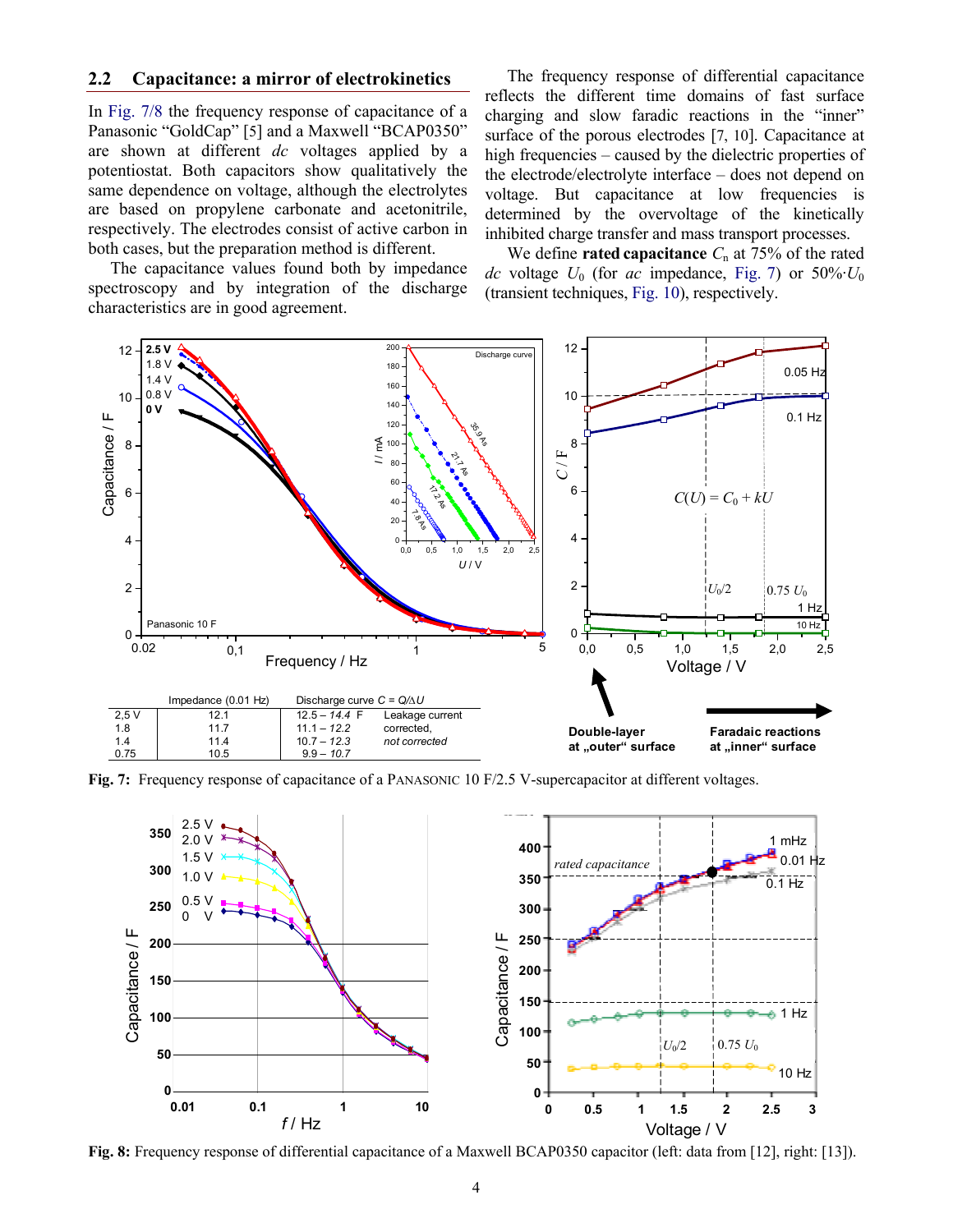#### **2.3 Integral and differential capacitance**

The approximately linear dependence of capacitance on voltage  $C(U) = C_0 + k \cdot U$  can be understood by help of the cyclic voltammogram. A supercapacitor may have a differential capacitance d*Q*/d*U* (at some voltage), with a corresponding medium integral capacitance *Q*/∆*U* (in some wide voltage window).

*By help of electric charge, we describe the pseudocapacitance of a supercapacitor as a differential quantity which depends on the scan rate v of voltage.* 

Electric charge (in Figure 9)

$$
Q = \int_{0}^{\Delta t} I(t) dt = \frac{1}{\nu} \int_{0}^{\Delta U} I(U) dU \quad \text{and} \quad \nu = \frac{dU}{dt}
$$

- Integral capacitance: mean of differential capacitance  $=\frac{Q}{\Delta U}=\frac{1}{\Delta U}\int_{0}^{\Delta U}C(U)\cdot dU$ *U U*  $\overline{C} = \frac{Q}{\sqrt{2}}$  $\boldsymbol{0}$  $\frac{1}{\pi} \int_{0}^{M} C(U) \cdot dU = C(U_0/2)$
- Differential capacitance at  $v =$  const (in Figure 10)  $C(U) = \frac{\mathrm{d} Q}{\mathrm{d} U} = \frac{I(U)}{I(U)}$

$$
C(U) = \frac{dQ}{dU} = \frac{I(U)}{v} \quad \text{and} \quad I = \frac{dQ}{dt} = C\frac{dU}{dt} = Cv
$$

• Available energy

$$
W = \int_{0}^{M} U(t) \cdot I(t) dt = \int_{U_1}^{U_2} Q dU = \int_{U_1}^{U_2} C(U) U dU
$$

If *C* were constant only, it holds:  $W = \frac{1}{2}C(U_2^2-U_1^2)$ 

The extremely broad current peaks in Figure 9 reveal the heterogeneity of the electrode surface. Current and electric charge are qualitatively related to the penetration depth of the signal (concentration wave) into the porous electrode materials [6, 7].

a) Low scan rates reflect the behaviour of the capacitor in the *dc* case:  $I \sim \sqrt{v}$  and  $Q \sim v^{-1/2}$  due to slow diffusion controlled processes, when the "inner" surface is accessed by the electroactive ions from the electrolyte. In Figure 9 electric charge equals

 $Q(v) = 332 \text{ C} + 15 \text{ (}v \text{ in } \text{mV/s})^{-1/2} \text{ (fit quality 93%)}$ b) At high scan rates *v* current and sweep rate are proportional:  $I \sim v$  and  $Q \sim v^{-1}$ . Voltammetric charge shows "frozen" diffusion. Fast electrode reactions determine the capacitance at the "outer" surface.

#### **2.4 Practical benefit for capacitor fabrication**

Timesaving techniques of capacitance measurement are required for industrial quality control. The quasi-linear relationship in Figure 10 is useful to determine rated capacitances by measurements at lower test voltages – which require less time for charging.

$$
\frac{\text{Rated}}{\text{Test}} \frac{C}{C(0.5 \text{ V})} = \frac{241 \text{ F} + 85 \text{ F/V} \cdot 1.25 \text{ V}}{241 \text{ F} + 85 \text{ F/V} \cdot 0.5 \text{ V}} = \frac{347 \text{ F}}{326 \text{ F}} = 1.064
$$



**Fig. 9:** Detemination of integral capacitance of a MAXWELL supercapacitor (350 F, 2.5 V) by cyclic voltammetry.



**Fig. 10:** Differential capacitance of a MAXWELL supercapacitor BCAP0350 (350 F, 2.5 V) at different scan rates



**Fig. 11:** Voltammetric charge in a given voltage window (left) and peak current at a given voltage (right) depend on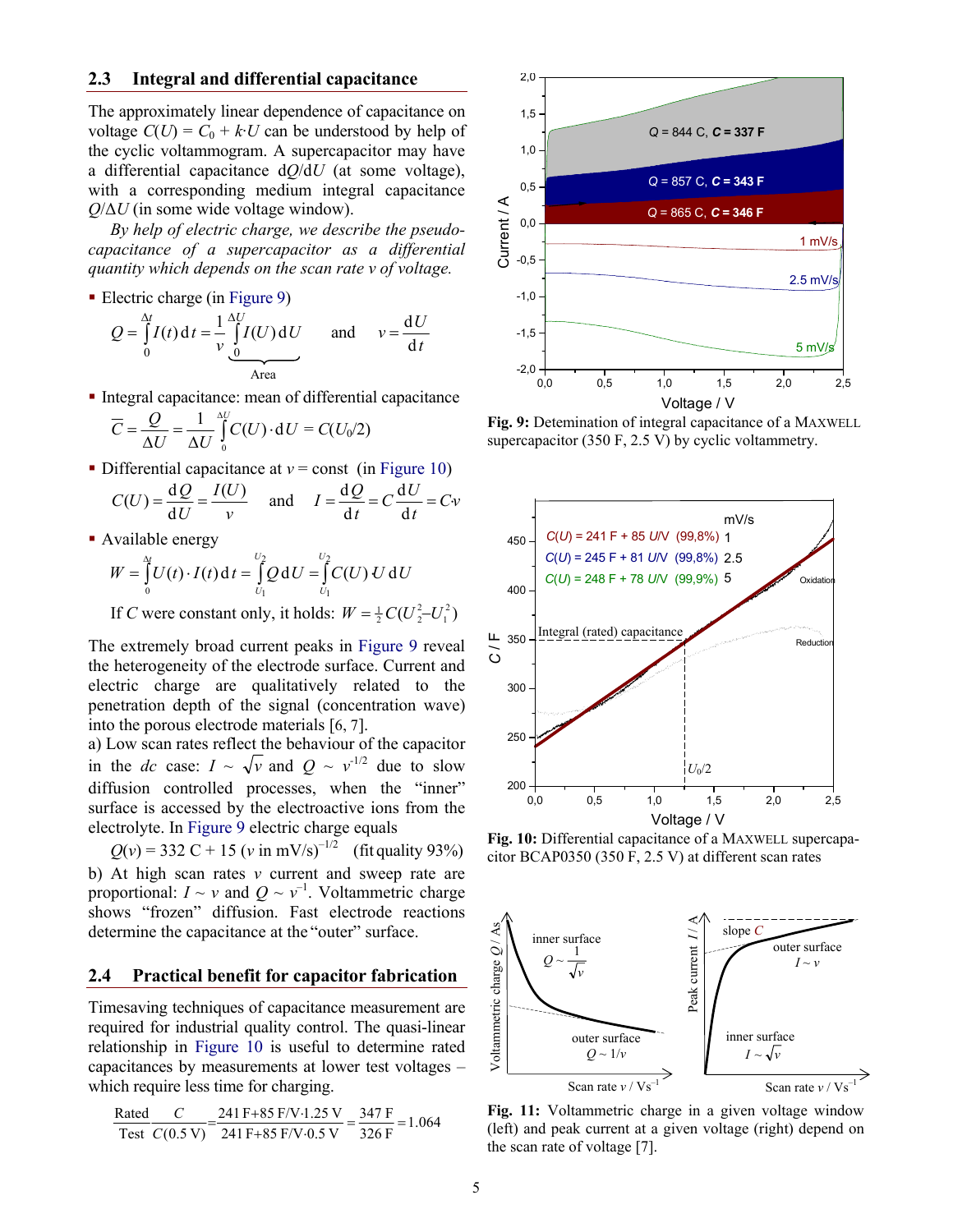## **3 Constant current discharge at rated voltage**

#### **3.1 Discharge according to IEC 40/1378**

The easy method in Figure 12 according to the IEC 40/1378 standard [8] provides a more or less correct estimation of the actual capacitance of a supercapacitor. The supercapacitor is fully charged at its rated *dc* voltage for 24 hours. Then, the power source is cut off, and the capacitor is discharged by help of an electronic load at a constant current of about 5 mA/F.

- *Capacitance* is measured by help of the period of time  $t_2-t_1$ , during which the voltage accross the capacitor declines from 80 % to 40 % of the applied voltage  $U_0$ . At high currents, the linear voltage region in the discharge characteristics becomes smaller and smaller, and the error of the capacitance calculated by  $C = I \Delta t / \Delta U$  increases dramatically. The linear relation of differential capacitance and current  $I = C dU/dt$  holds for capacitors with low internal resistance. Table 2 compiles the theoretical corrections for equivalent circuits which take account of the series resistance  $R_1$  (electrolyte resistance) and the  $dc$  leakage resistance  $R_2$ (polarization resistance in parallel) in real supercapacitors.
- *Internal resistance*. The voltage drop  $\Delta U_R = IR$  is determined as the point of intersection between the linearly extrapolated voltage curve and the time axis immediately after closing the discharge circuit.

 *Electric power* reflects the maximum current the supercapitor is able to supply, when it is discharged to the half of its rated voltage.

$$
P = \left(\frac{80\% + 40\%}{2}\right)U_0I = 0.6 \cdot U_0I = 0.6 \cdot U_0 \cdot \frac{\Delta U_R}{R}
$$

#### **3.2 Integration of the discharge curve**

Exact measurements require to integrate the current flowing through the capacitor with respect to time (Figure 13). The correction of leakage currents *I*(*t*→∞) may be neglected in most cases.

 *The higher the discharge current, the higher is the capacitance.* Moreover, capacitance depends on the discharge time, until a constant value is reached. At operating voltages lower than the rated voltage of 2.5 V, smaller capacitance values result.

 The discharge method captures capacitance at a certain voltage and state-of-charge – i. e. capacitance comprises the "outer" double-layer capacitace of the electrode/electrolyt interface and the "inner" pseudocapacitance of the slow, diffusion controlled faradaic reactions in the electrode pores. Thus, in the electric field at 2,5 V a higher capacitance is observed than at 1,5 V. Capacitance shows the linear dependence on voltage  $C(U) = C_0 + \text{const} \cdot U$  as mentioned above (see also [9] for capacitors of different manufacturers). Therefore, capacitance strongly depends on the voltage window which is passed during discharge.



**Fig. 12:** IEC 40/1378: Discharge characteristics of MAXWELL BCAP 325 F and 350 F (dahed line) at different currents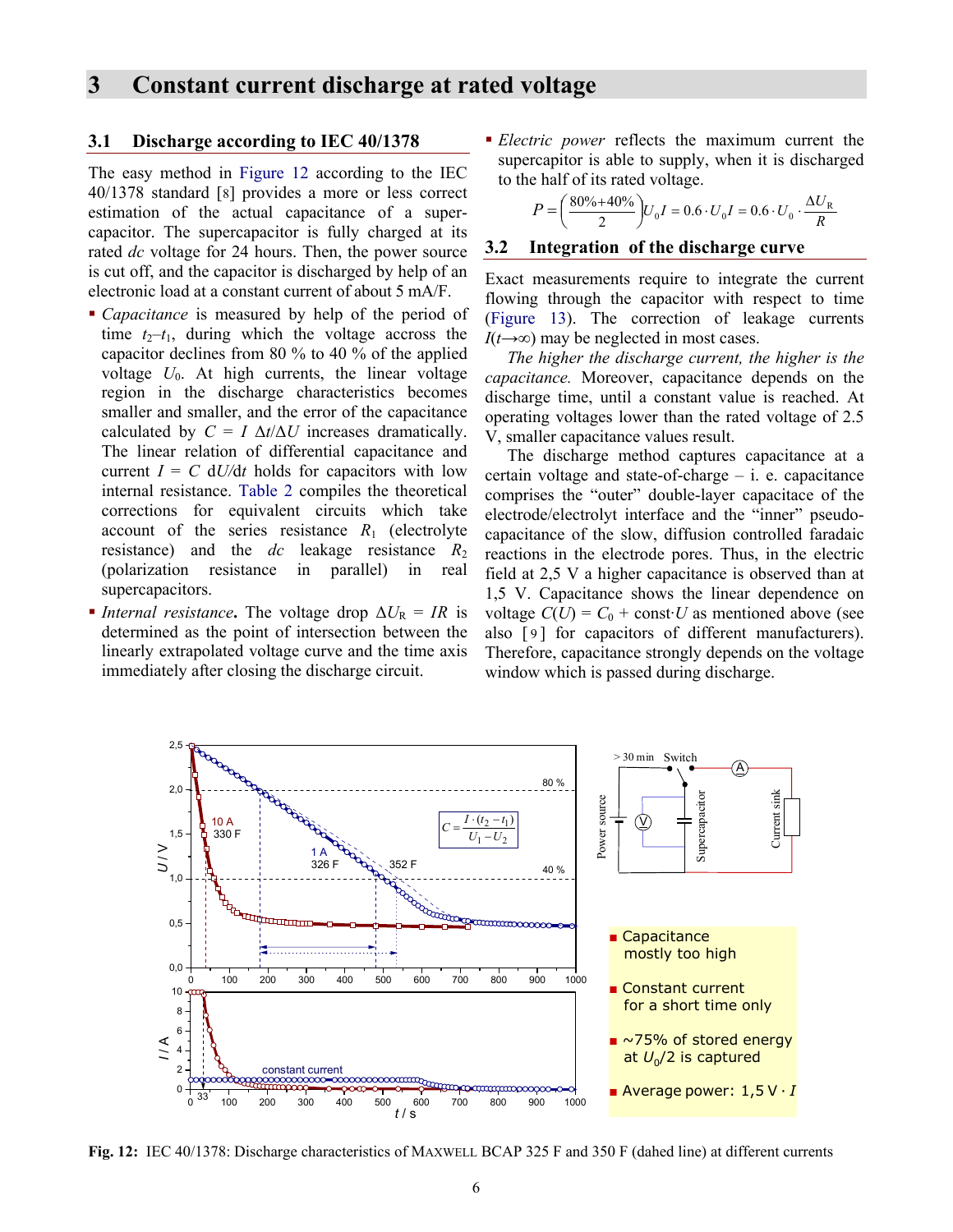

**Fig. 13:** Determination of capacitance by integration of the discharge characteristics (MAXWELL BCAP, 325 F). Dashed lines: The capacitance values reached at half of the rated voltage read 327 F (at 1 A) and 337 F (at 10 A). The internal resistance may be neglected (R ≈ 0.002 Ω, see Figure 15, causes an error of ∆*C* < 1 F at U < 1.25 V).

| Tab 2. Theoretical response of linear networks |  |  |
|------------------------------------------------|--|--|
|------------------------------------------------|--|--|

| <b>Model of the</b><br>capacitor                                                                                    | <b>Voltage step</b><br>(Chronoamperometry)                                                                                                                                                                                                                                                                                                                                        | <b>Current step</b><br>(Chronovoltametry)                               | Linear voltage sweep<br>(Voltamperometry)<br>and constant current discharge                                                                                                                                                                                                                     |  |  |  |
|---------------------------------------------------------------------------------------------------------------------|-----------------------------------------------------------------------------------------------------------------------------------------------------------------------------------------------------------------------------------------------------------------------------------------------------------------------------------------------------------------------------------|-------------------------------------------------------------------------|-------------------------------------------------------------------------------------------------------------------------------------------------------------------------------------------------------------------------------------------------------------------------------------------------|--|--|--|
|                                                                                                                     | $U_0$<br>$\Omega$                                                                                                                                                                                                                                                                                                                                                                 | $I_0$                                                                   |                                                                                                                                                                                                                                                                                                 |  |  |  |
| a)                                                                                                                  | If a perturbation signal were applied to a capacitor, its answer function is obtained by LAPLACE<br>transformation of the transfer function $Z(p) = [pC_1]^{-1} = U(p)/I(p)$ , whereby $p = j\omega$ .                                                                                                                                                                            |                                                                         |                                                                                                                                                                                                                                                                                                 |  |  |  |
|                                                                                                                     | $\underline{I(p)} = \frac{U(p)}{\underline{Z(p)}} = \frac{U_0}{p}$ : $\frac{1}{pC_1} = U_0 C$ $\underline{U(p)} = \underline{Z(p)} \cdot \underline{I(p)} = \frac{I_0}{p^2 C}$ $\underline{I(p)} = \frac{U(p)}{\underline{Z(p)}} = \frac{v}{p^2}$ : $\frac{1}{pC} = \frac{vC}{p}$<br>$\Rightarrow I(t) = U_0 C \delta(t)$ $U(t) = \frac{I_0 t}{C}$ $I(t) = C v = C \frac{dU}{dt}$ |                                                                         |                                                                                                                                                                                                                                                                                                 |  |  |  |
|                                                                                                                     |                                                                                                                                                                                                                                                                                                                                                                                   |                                                                         |                                                                                                                                                                                                                                                                                                 |  |  |  |
| b)                                                                                                                  | LAPLACE transformation of the transfer function $Z(p) = R_1 + [pC_1]^{-1} = U(p)/I(p)$                                                                                                                                                                                                                                                                                            |                                                                         |                                                                                                                                                                                                                                                                                                 |  |  |  |
| $\begin{array}{c c} R_1 & C_1 \\ \hline & I(t) = \frac{U_0}{R_1} \cdot e^{-t/\tau} \end{array}$<br>$\tau = R_1 C_1$ |                                                                                                                                                                                                                                                                                                                                                                                   | $U(t) = \frac{I_0 t}{C} + R_1 I_0$ $I(t) = C v \cdot  1 - e^{-t/\tau} $ |                                                                                                                                                                                                                                                                                                 |  |  |  |
| c)                                                                                                                  | LAPLACE transformation of the transfer function $\underline{Z}(p) = \frac{U(p)}{I(p)} = R_1 + \frac{1}{pC_1 + 1/R_2} = \frac{R_1 + R_2 + pR_1R_2C}{1 + pR_2C}$                                                                                                                                                                                                                    |                                                                         |                                                                                                                                                                                                                                                                                                 |  |  |  |
| R <sub>2</sub><br>$R_1$                                                                                             |                                                                                                                                                                                                                                                                                                                                                                                   |                                                                         | $I(t) = \frac{U_0}{R_1 + R_2} \left[ 1 + \frac{R_2}{R_1} e^{-t/\tau} \right]$ $\left  U(t) = R_1 I_0 + R_2 I_0 \left[ 1 - e^{-t/\tau} \right] \right  I(t) = \frac{vR_2 C}{R_1 + R_2} \left\{ 1 - e^{-t/\tau} + \frac{R_1}{R_1 + R_2} \left[ e^{-t/\tau} + \frac{t}{\tau} - 1 \right] \right\}$ |  |  |  |
|                                                                                                                     | and $I(t=0) = 0$                                                                                                                                                                                                                                                                                                                                                                  |                                                                         |                                                                                                                                                                                                                                                                                                 |  |  |  |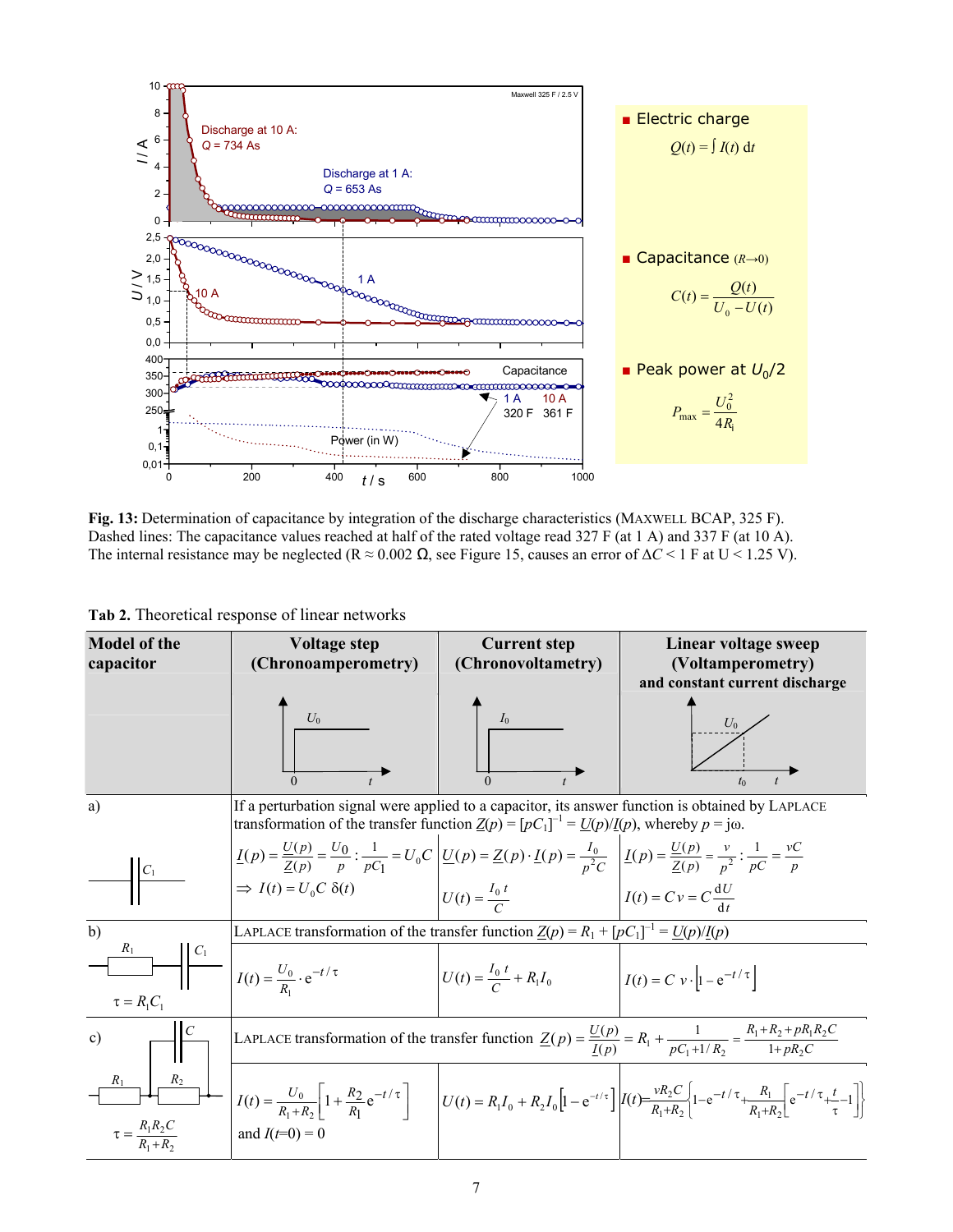## **4 Chronoamperometry for industrial use**

We present *Chronoamperometry (current response after a voltage step)* as a simple method to determine the rated capacitance of supercapacitors in industrial quality control within a few seconds.

 Before the measurement, the capacitor terminations are short-circuited for at least 30 minutes. The rated voltage is applied and the current response – measured as voltage drop across a shunt – is recorded using an oscillosope.

 As the total current flows across *C* at the beginning of charging  $(t\rightarrow 0)$ ,  $R_2$  can be neglected in circuit c) in Table 2.  $R_2$  has no effect on the initial slope of current d*I*/d*t*. Capacitance in circuit b) after the voltage step reads:

$$
\lim_{t \to 0+} \frac{dI}{dt} = -\frac{U_0}{R_1^2 C} \implies
$$
\n
$$
C = -\frac{U_0}{R_1^2 \cdot \frac{dI}{dt}\Big|_{t=0}} \text{ where in } R_1 = \frac{U_0}{I(t=0)}
$$

- $R_1$  sum of standard resistor (shunt), contact resistances and series resistance of the capacitor
- $R_2$  internal parallel resistance of the supercapacitor

We used a power source (GOSSEN SSP 62 N) with current limitation switched off, and a  $0,1$   $\Omega$  standard resistor of high quality (BURSTER).

 With switching on the power source at the point of time  $t = 0$ , the applied voltage jumps from 0 V to  $U_0 =$ 2,5 V. A current peak occurs, followed by an approximately linear decrease of current d*I*/d*t* within about 3 seconds. At longer times, the charge curve shows an exponential decay (see Figure 14).

 The experimental setup allows swift reiterations of the measurements. The error (standard deviation) of 15 single measurements is given Table 3. The series resistance of the capacitor including contact resistance was about  $0.02 \Omega$ .

 Chronoamperometry – just as *ac* impedance spectroscopy at frequencies above 0.1 Hz – reflects the double layer capacitance  $C_0$  of the uncharged capacitor without the slow faradic reactions controlled by pore diffusion.

The linear function  $C(U) = C_0 + k \cdot U$  in Fig. 10, which is once determined for the prototype of a series of commercial supercapacitors, allows to extrapolate the  $C_0$  value for usual rated voltages (see section 2.4).

**Tab. 3:** Maxwell BCAP capacitors: time window ∆*t* = 3 s.

| Capacitor      | $\Omega$<br>$R_1/$ | dI/dt    | / F | Error     |               |
|----------------|--------------------|----------|-----|-----------|---------------|
|                |                    | in $A/s$ |     | ΔC        | in $\%$       |
| <b>BCAP325</b> | 0.12               |          | 237 | $\pm$ 1.3 | $\pm$ 0.53 %  |
| BCAP350        |                    |          | 252 | 6         | $\pm 0.63 \%$ |



**Fig. 14.:** *Left:* Experimental setup for chronoamperometry (left). *Right:* Calculated current decay after a voltage step of 2.5 V, whereby the internal resistance  $R_2$  in the circuit in Table 2 c) is varied between leakage (1  $\Omega$ ) and isolation (1000  $\Omega$ ).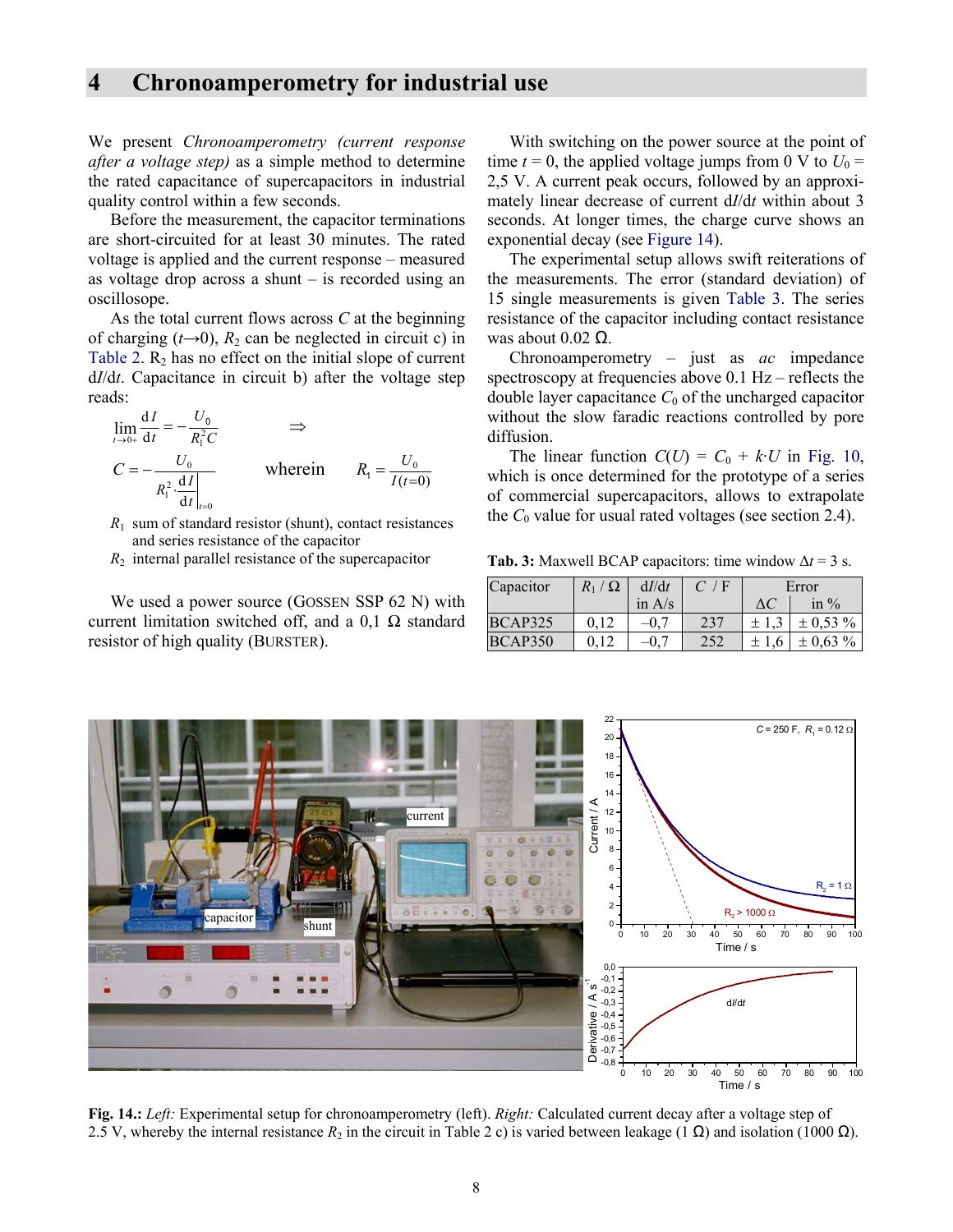## **5 Ageing of supercapacitors**

#### **5.1** *ac* **Impedance Spectroscopy: the effect of a heat treatment**

In the ageing test MAXWELL supercapacitors (BCAP0350) were charged at a constant voltage of 2.5 V and at an ambient temperature of 70 °C for 1000 hours. Figure 15 shows that the increase of resistance is more pronounced than the deterioration of capacitance.

 a) Internal **resistance** increases by a factor of 3 to 4.5 during the thermal treatment at 70°C for 1000 h. The changes equal some milliohms and contain contact resistances. In the diagram of capacitance versus resistance (Fig. 15 a) useful capacitance and internal resistance (ESR) can directly be read.

b) **Capacitance** does not significantly change in 1000 hours at 70°C. We know from further investigations that capacitance rather gets better than worse by storing the capacitor at elevated temperatures. In Figure 15 a) capacitance was corrected by the electrolyte resistance  $R<sub>S</sub>$  to show the actually efficient capacitance of  $232 \pm 2$  F before and after the heat treatment. This corresponds to *C* in the equivalent circuit in Table 2 c).

 c) Maximum **reactive power** – as a relative measure of the maximum capacitance the capacitor can supply – decreases from 417 var to 192 var. This corresponds to a theoretical decline of interfacial capacitance by 7% from 106 F to 98 F (see below).

#### **5.2 The nature of the ageing process: analysis of the impedance spectra**

It is noteworthy that the impedance spectra before and after the heat treatment are nearly congruent, except a shift of resistance (see Figure 16).

 The change of resistance seems typical for an "electrical" ageing process caused by the growth of isolating interlayers or gas bubbles. On the other side, the moderate decline of capacitance reflects the stability of the electrode/electrolyte interface.

 Furthermore, the maximum reactive power is reached at higher frequencies than the maximum of capacitance (see Figure 15 a and c). This may be a hint that ageing processes in the "outer" surface cause the deterioration of capacitance.

 In literature supercapacitors are often modelled by a RC series combination of a resistance  $R<sub>S</sub>$  and a equivalent series capacitance  $C<sub>S</sub>$ . (which implies that the  $dc$  resistance  $R_2$  is infinitely high)

Im 
$$
\underline{Z}
$$
 =  $|\underline{Z}| \sin \varphi \implies C_s = \frac{-1}{2\pi f \cdot \text{Im } \underline{Z}}$ 

 We stressed in the last year seminar [10] that the "leakage resistance"  $R_2$  – due to the charge transfer and faradaic reactions in the porous electrodes – cannot be neglected, because supercapacitors show considerable leakage currents and self discharge. Therefore, capacitance must be written in a parallel equivalent circuit (see Table 2 c, whereby  $R_1 < 10$  m $\Omega$ ) may be neglected) or a more complicated equivalent circuit (see Figure 15). At low frequencies only, there is no difference between the parallel capacitance  $C = Im$ *Y*/ω and the series capacitance model  $\hat{C} = -[\omega \text{ Im } \underline{Z}]^{-1}$ .

 Furthermore, the mass transfer impedance – due to the diffusion and absorption of ions from the electrolyte at the porous electrodes – cannot be neglected. The current through a supercapacitor with the equivalent circuit in Figure 16 reads:

$$
I = C_1 \frac{\mathrm{d}U}{\mathrm{d}t} + I_{\text{faradic}} = \frac{U_{\text{pore}}}{R_{\text{pore}}}
$$

DELEVIE [11] solved this equation for a one-dimensional pore of the length *l*. Its impedance reads [6]:

$$
\underline{Z(j\omega)} = \frac{1}{j\omega C_1 + \frac{1}{\underline{Z}_{\text{faradic}}}} = \frac{a\coth\sqrt{l^2b}}{\sqrt{b}}
$$

Herein *a* is a constant depending on the electrolyte resistance  $R_1$ , the surface roughness  $S/A$ . Constant *b* additionally comprises the double-layer  $C_1$  and absorption capacitance  $C_2$ , and the charge transfer resistance  $R_2$ .  $C_2$  and  $R_2$  are combined in  $Z_{\text{faradic}}$ .

$$
a = \frac{R_1 S}{lA}
$$
 and  $b = \frac{aS}{l} \left( j\omega C_1 + \frac{1}{Z_{\text{fradiic}}} \right)$ 

Figure 16 shows how thick porous layers reduce the slope of the low-frequency straight line and increase the charge transfer arc. The striking high-frequent quarter circle, and the low-frequency 45° slope in the complex plane plot occur with increasing surface roughness and electrolyte resistance (constant *a*). We conclude:

*A heat treament at 70 °C for 1000 hours does not destroy the active mass of the capacitor. The ageing process is dominated by "electrical" factors more than by electrochemical reactions. Reasons for the ageing may be traces of water and absorbed gases in the electrolyte and the electrodes* [9].

The Swiss PSI institute [12] predicts estimated lifetimes of far more than ten years for supercapacitors based on carbon and acetonitrile. The speed of capacitance degradation is roughly doubled by a) a temperature increase of 10  $\rm{^{\circ}C}$  (above 20  $\rm{^{\circ}C}$ ) or b) a voltage increase of  $0.1$  V (above  $2.5$  V). The estimated lifetime at 70°C would be 8.5 to 12.5 times shorter than the hypothetical lifetime of 200 years – consequently, the capacitor would work for 16 to 23 years.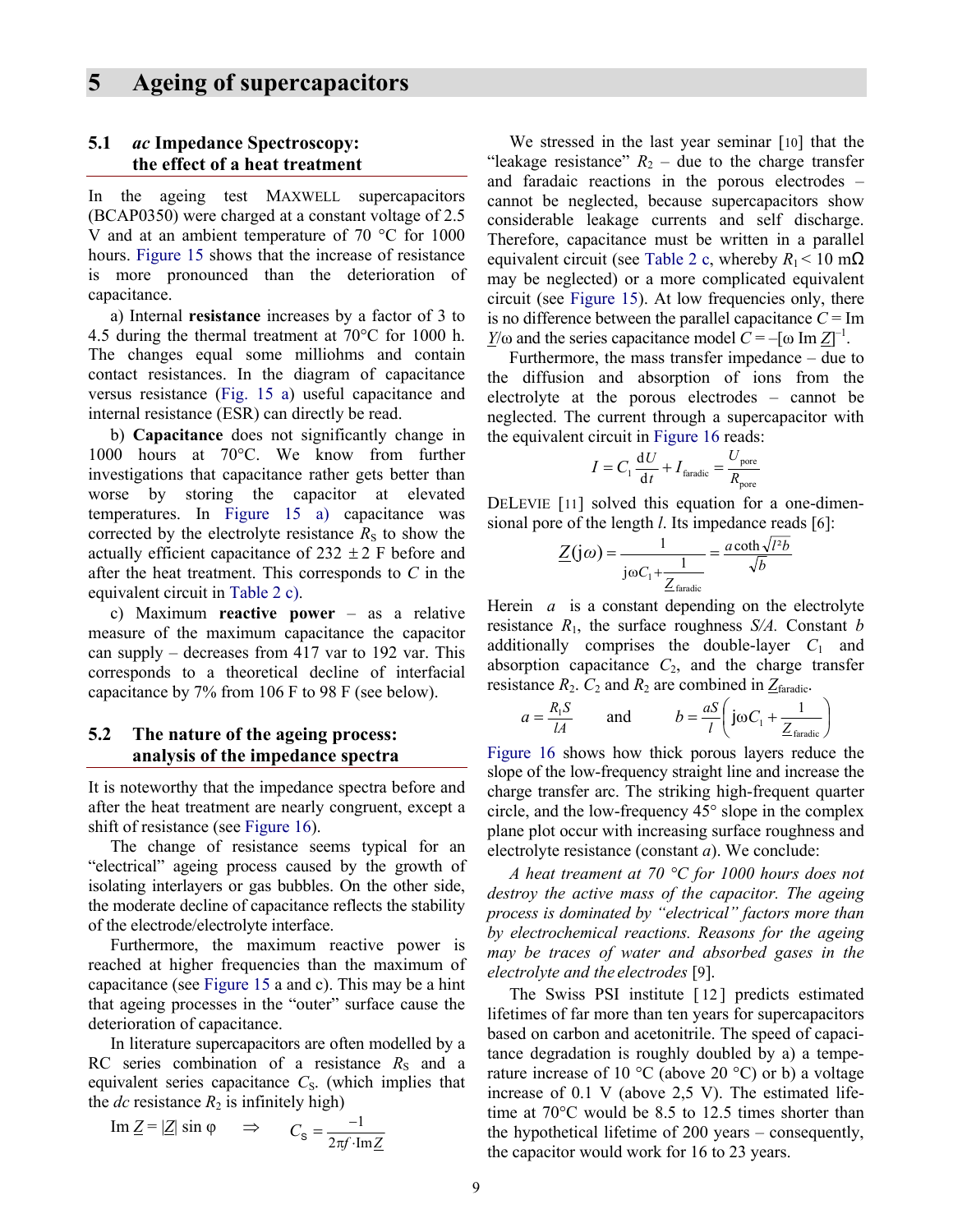

**Fig. 15:** Ageing of a MAXWELL supercapacitor (BCAP0350) at 1000 hours at 70°C. Impedance spectroscopy **at 0 V** reflects capacitance without faradaic reactions depending on voltage. Capacitance was calculated with respect to the equivalent circuit in Table 2c for a supercapacitor with negligible series resistance *R*1 (some Milliohms), but not negligible leakage current resistance *R*2.

- a) Capacitance versus resistance:
- b) Complex plane plot of impedance

c) Ratio of reactive and active power (
$$
U_0
$$
=2.5 V):  $\eta = \frac{Q}{P}$ 

d) Amittance (complex conductance):

$$
C(\omega) = \frac{\text{Im}\,\underline{Y}}{\omega} = \frac{-\text{Im}\,\underline{Z}}{\omega \cdot |\underline{Z}|^2} = \frac{-\text{Im}\,\underline{Z}}{\omega \cdot [(\text{Re}\,\underline{Z})^2 + (\text{Im}\,\underline{Z})^2]}
$$

$$
\eta = \frac{Q}{P} \qquad \begin{cases} Q = \text{Im}\,(\frac{1}{2}\,\underline{U}\,\underline{I}^*) = \frac{1}{2}U_0^2 & \text{Im}\,\,\underline{Y} = -\frac{1}{2}U_0^2\\ P = \text{Re}\,(\frac{1}{2}\,\underline{U}\,\underline{I}^*) = \frac{1}{2}U_0^2 & \text{Re}\,\,\underline{Y} \end{cases}
$$

$$
\underline{Y} = \frac{1}{Z} = \frac{\text{Re}\,\underline{Z}}{|Z|^2} - j\frac{\text{Im}\,\underline{Z}}{|Z|^2}
$$

 $\omega C$ 

*Z*

*Z*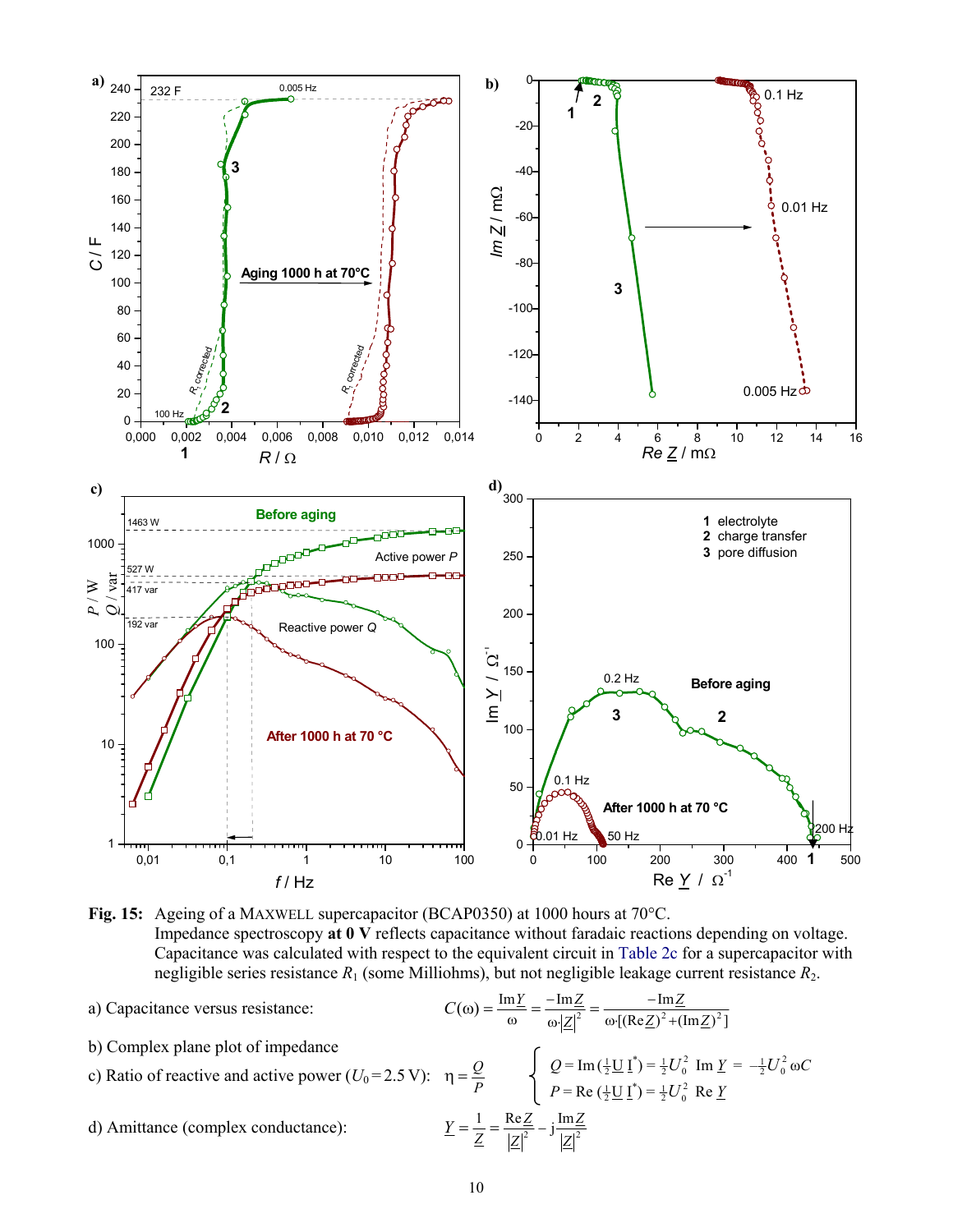

**Fig. 16:** Magnification of the high-frequency section in Figure 15 b). Explanation see Text and [8].

#### **5.3 Leakage current**

The leakage current – the residual current after 24 hours of charging at rated voltage  $(2.5 V)$  – increases markedly after a heat treatment.

- The unused Maxwell BCAP capacitor shows a leakage current of < 2 mA.
- The leakage current increases by a factor of eight after storing the capacitor at 70 °C for 1000 hours.

#### **5.4 Selfdischarge**

Self discharge in Figure 17 was measured at the fully charged capacitor. After a constant current charge over 24 hours without a protective resistance, the terminals were disconnected. The voltage across the capacitor was measured using a *dc* voltmeter with an internal resistance of >10 MΩ.

The selfdischarge voltage does not show an exponential but alogarithmic decline:  $U(t) = a - b \ln(c + t)$ .

- After the thermal treatment at 70°C for 1000 hours, selfdischarge increased by a factor of 1.6 (relative to room temperature).
- The self-discharge current increases when the applied voltage is raised.

We estimated the *dc* resistance of selfdischarge by use of the time constant  $\tau$  at 36,8 % of the rated voltage, and the capacitance found by impedance spectroscopy.

$$
R_{\rm p} = \frac{\tau}{C} = \frac{663,57 \cdot 3600 \text{ s}}{232 \text{ F}} = 10297 \ \Omega \text{ (at } 70 \text{ °C)}
$$

We observed – unfortunately not in every sample – a step in the self-discharge characteristics at 70°C after 640 to 900 hours, when the voltage drops under a limit of 1 V. This gives a hint at two interdependent selfdischarge processes. This might be an explanation why the Arrhenius diagram of *C* versus 1/*T* (in Kelvin) does not show a single straight line.